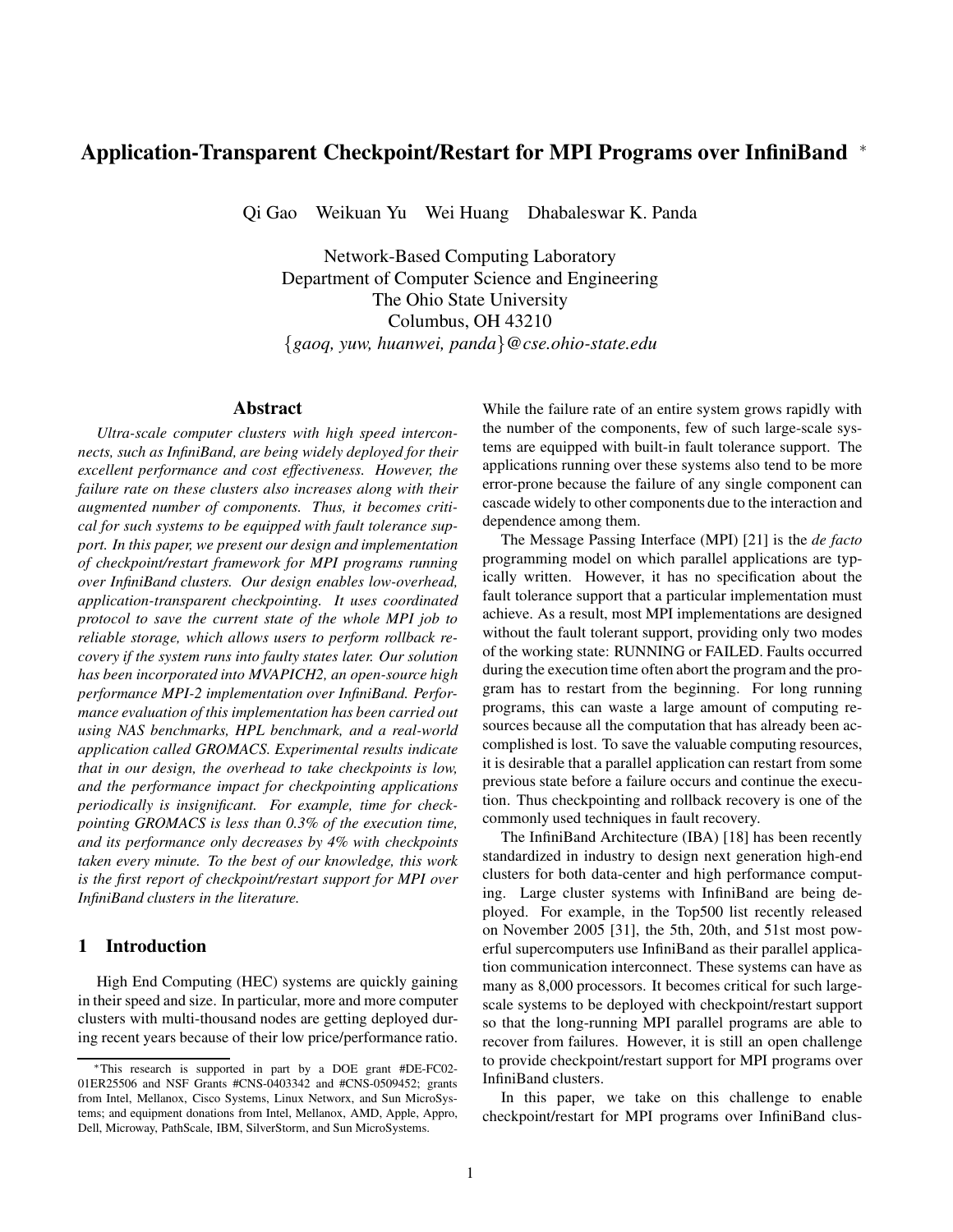ters. Based on the capability of Berkeley Lab's Checkpoint/Restart(BLCR) [12] to take snapshots of processes on a single node, we design a checkpoint/restart framework to take global checkpoints of the entire MPI program while ensuring the global consistency. We have implemented our design of checkpoint/restart in MVAPICH2 [24], which is an open-source high performance MPI-2 implementation over InfiniBand, and is widely used by the high performance computing community. Checkpoing/restart-capable MVAPICH2 enables low-overhead, application-transparent checkpointing for MPI applications with only insignificant performance impact. For example, time for checkpointing GROMACS [11] is less than 0.3% of the execution time, and its performance only decreases by 4% with checkpoints taken every minute.

The rest of the paper is organized as follows: In section 2 and section 3, we describe the background of our work, and identify the challenges involved in checkpointing InfiniBand parallel applications. In section 4, we present our design in detail with discussions on some key design issues. In section 5, we describe the experimental results of our current implementation. In section 6, we discuss related works. Finally, we provide our conclusions and describe future works in section 7.

## **2 Background**

#### **2.1 InfiniBand and MVAPICH2**

InfiniBand[18] is an open standard of next generation high speed interconnect. In addition to send/receive semantics, the native transport services, a.k.a InfiniBand verbs, provide memory-based semantics, Remote Direct Memory Access (RDMA), for high performance interprocess communication. By directly accessing and/or modifying the contents of remote memory, RDMA operations are one sided and do not incur CPU overhead on the remote side. Because of its high performance, InfiniBand is gaining wider deployment as high end computing platforms [31].

Designed and implemented based on its predecessor MVA-PICH [20] and MPICH2 [1], MVAPICH2 is an open-source high performance implementation of MPI-2 standard. MVA-PICH2, along with MVAPICH, is currently being used by more than 355 organizations across the world. Currently enabling several large-scale InfiniBand clusters, MVAPICH2 includes a high performance transport device over InfiniBand, which takes advantage of RDMA capabilities.

## **2.2 Checkpointing and Rollback Recovery**

Checkpointing and rollback recovery is one of the most commonly used techniques for failure recovery in distributed computing. A detailed comparison of various rollback recovery protocols including both checkpointing and messagelogging can be found in [13]. In our work we choose coordinated checkpointing because: (a) message logging can potentially impose considerable overhead in the environment of high-bandwidth interconnects such as InfiniBand, and (b) solely uncoordinated checkpointing is susceptible to the *domino effect* [26], where the dependencies between processes make all processes roll back to the initial state.

With respect to the transparency to user application, checkpoint/restart techniques can be divided into two categories: application-level checkpointing and system-level checkpointing. The former usually involves user application in the checkpointing procedure. While gaining advantages of efficiency with assistance from the user application, this approach has a major drawback: the source code of user applications need to be tailored to the checkpointing interface, which often involves a significant amount of work for each application. The latter is application-transparent, because OS takes care of saving the state of running processes. Although it may involve more overhead, it does not need any code modification of applications. Thus we follow this approach.

## **3 Challenges**

Most studies on checkpointing parallel applications assume the communication is based on TCP/IP stack. Although InfiniBand also provides TCP/IP support using IP over IB (IPoIB), it does not deliver as good performance as native InfiniBand verbs. In this section, we identify the challenging issues in checkpointing the parallel programs that are built over native InfiniBand protocols as follows.

First, parallel processes over InfiniBand communicate via an OS-bypass user-level protocol. In regular TCP/IP networks, the operating system (OS) kernel handles all network activities, so these network activities can be temporarily stopped in an application-transparent manner. However, InfiniBand provides its high performance communication via OS-bypass capabilities in its user-level protocol [6]. The use of these user-level protocols has the following side effect: the operating system is skipped in the actual communication and does not maintain the complete information of ongoing network activities. Because of this gap of information regarding the communication activities between the OS kernel and the user-land of application process, it becomes difficult for the operating system to directly stop network activities and take checkpoints without loosing consistency.

Second, the context of network connection is available only in network adapter. In regular TCP/IP networks, the network communication context is stored in kernel memory, which can be saved to checkpoints. Different from TCP/IP networks, InfiniBand network adapter stores the network connection context in the adapter memory. This part of information is designed to be volatile, and thus very difficult to be reused by restarted process. Therefore, network connection context has to be released before checkpoint, and rebuilt afterwards. As InfiniBand uses user-level protocol, some network context information, such as Queue Pairs (QPs), is also cached in user memory, which must be reconstructed according to new network connection context before a process continues communication. And the releasing/rebuilding of network connections should be totally transparent to applica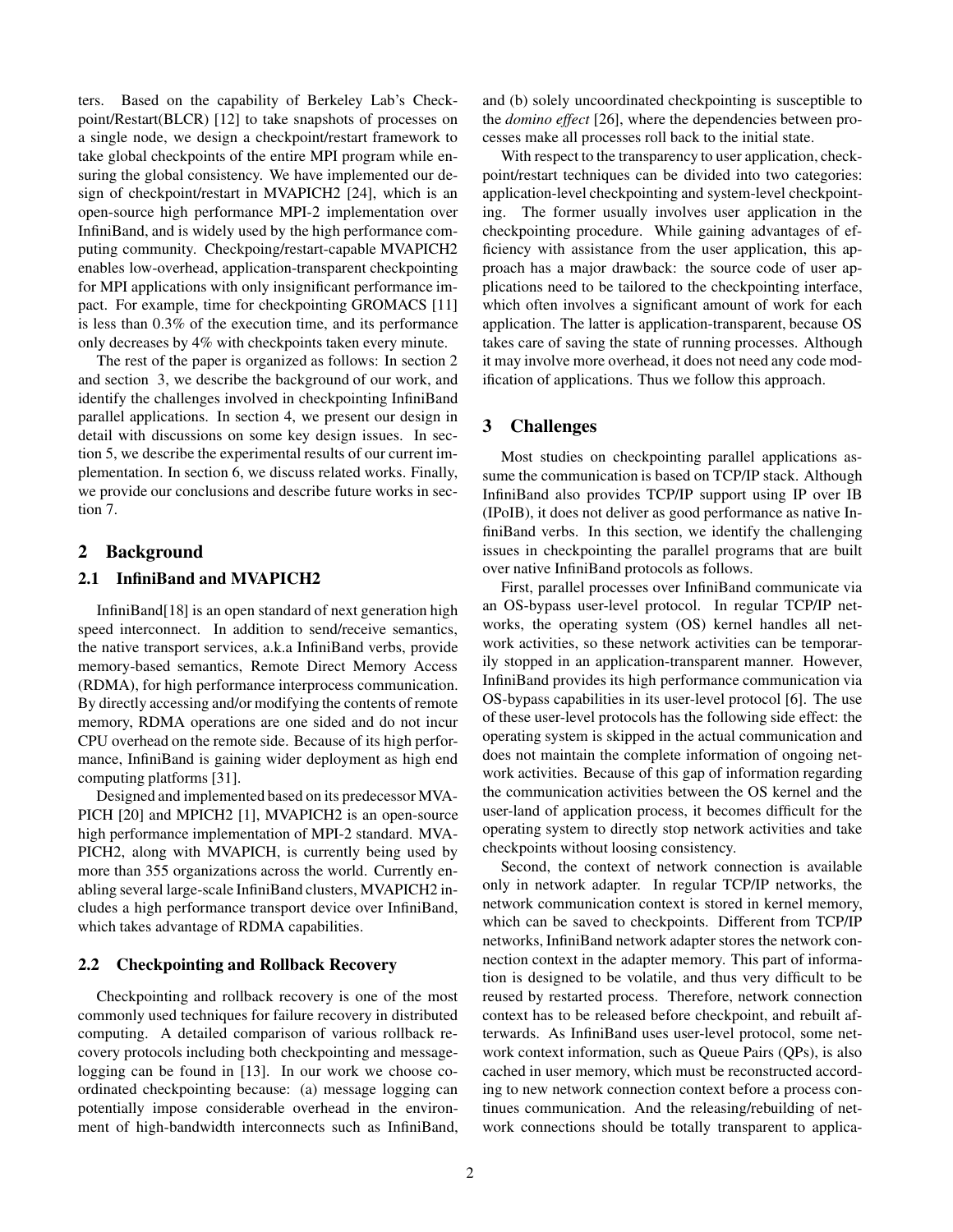tions.

Third, some network connection context is even cached on the remote node. Because of their high performance, many applications take advantage of the RDMA operations provided by InfiniBand. Different from some other RDMA capable networks such as Myrinet [22], InfiniBand requires authentication for accessing remote memory. Before process A accesses remote memory in process B, process B must register the memory to network adapter, and then inform process A about the virtual address of the registered memory and the remote key to access that part of memory. Then process A must cache that key and include it in the RDMA requests so that the network adapter for process A can match the keys and authorize the memory access. Since these keys will become invalid when network connection context is rebuilt, potential inconsistency may be introduced by the invalid keys.

## **4 Checkpoint/Restart Framework and Design Issues**

In this section, we present the detailed checkpoint/restart framework for MPI over InfiniBand and some key design issues. As we characterize the issues, we focus on these issues in particular: (a) how to stop an MPI program into a state which can be consistently saved to a checkpoint, and (b) how to resume an MPI program based on a checkpoint. There are three design objectives for this framework:

- Consistency: the global consistency of the MPI program must be preserved.
- Transparency: the checkpoints must be taken transparently to MPI application.
- Responsiveness: requests for checkpointing can be issued at any point of the execution, and upon a request, the checkpoint must be taken as soon as possible.

We design a protocol to coordinate all MPI processes in the MPI job to consistently and transparently suspend all Infini-Band communication channels between them, and preserve the communication channel states to checkpoint, which provides high responsiveness.

In the remaining part of this section, we start with the Checkpoint/Restart (C/R) framework, describing components in the framework and their functionalities. Then we provide a global view of the C/R procedure by describing the overall state diagram and state transition. Finally, we discuss some design issues in a local view to show how to suspend/reactivate InfiniBand communication channels.

## **4.1 Checkpoint/Restart Framework**

In a cluster environment, a typical MPI program consists of: a front-end *MPI job console*, a *process manager* crossing multiple nodes, and individual *MPI processes* running on these nodes. Multi Purpose Daemon (MPD) [8] is the default process manager for MVAPICH2. All the MPD daemons are connected as a ring. As depicted in Figure 1, the proposed C/R framework is built upon the MPI job structure, and there are five key components in this framework described as follows:

- *Global C/R Coordinator* is a part of MPI job console, responsible for global management of checkpoint/restart the whole MPI job. It can be configured to initiate checkpoints periodically and/or handle checkpoint/restart requests from users or administrators.
- *Control Message Manager* provides an interface between global C/R coordinator and local C/R controller. It utilizes the process manager already deployed in the cluster to provide out-of-band messaging between MPI processes and the job console. In our current implementation, we extend the functionality of MPD to support C/R control messages.
- *Local C/R Controller* takes the responsibility of local management of the C/R operations for each MPI process. Its functionality can be described as follows: (a) to take C/R requests from and report the results to global C/R coordinator; (b) to cooperate with communication channel managers and other C/R controllers in peer MPI processes to converge the whole MPI job to a state which can be consistently checkpointed; and (c) to invoke C/R library to take checkpoints locally. In our current design, the C/R controller is implemented as a separate thread, which wakes up only when a checkpoint request comes.
- *C/R Library* is responsible for checkpointing/restarting the local process. Checkpointing a single process on a single node has been studied extensively and there are several packages available to the community. In our current implementation, we use Berkeley Lab's Checkpoint/Restart (BLCR) [15] package.
- *Communication Channel Manager* controls the in-band message passing. In C/R framework, it has extended functionalities of suspending/reactivating the communication channel, and the temporary suspension does not impair the channel consistency, and is transparent to upper layers. Currently, we implement the C/R functionality on the InfiniBand channel based on OpenIB [25] Gen2 stack.

#### **4.2 Overall Checkpoint/Restart Procedure**



**Figure 2. State Diagram for Checkpoint/Restart**

Figure 2 shows the state diagram of our checkpoint/restart framework. During a normal run, the job can go over the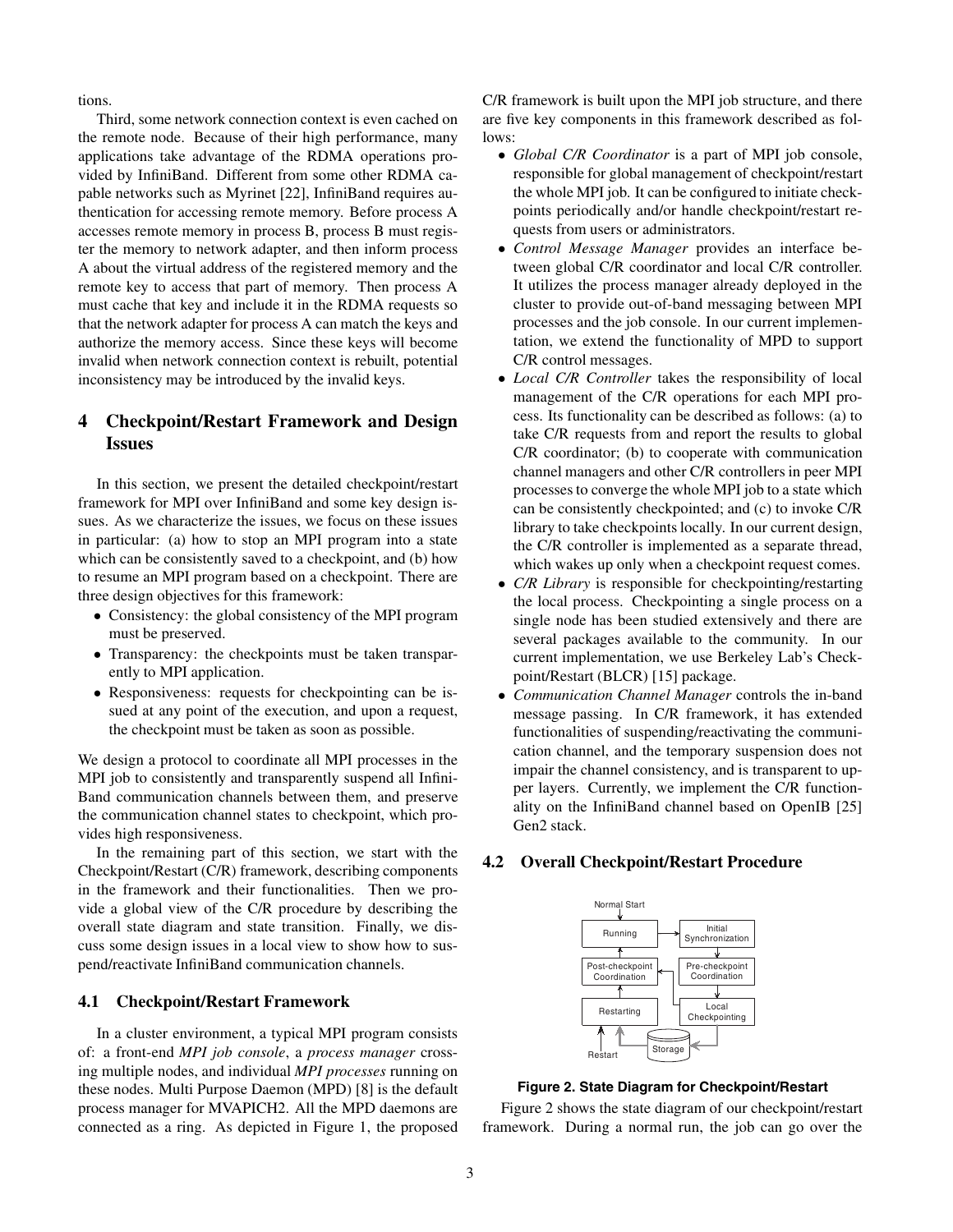

**Figure 1. Checkpoint/Restart Framework**

checkpointing cycle upon user requests or periodically, which consists of four phases:

- *Initial Synchronization Phase*: All processes in the MPI job synchronize with each other and prepare for precheckpoint coordination. First, the global C/R coordinator in the job console propagates a checkpoint request to all local C/R controllers running in individual MPI processes. Then, upon the arrival of the request, the local C/R controller wakes up and locks the communication channels to prevent main thread from accessing them during the checkpointing procedure.
- *Pre-checkpoint Coordination Phase*: C/R controllers coordinate with each other to make all MPI processes individually checkpointable. To do so, C/R controllers cooperate with communication channel managers to suspend all communication channels temporarily and release the network connections in these channels.
- *Local Checkpointing Phase*: C/R controllers invoke C/R library to save the current state of the local MPI process, including the state of suspended communication channels to a checkpoint file.
- *Post-checkpoint Coordination Phase*: C/R controllers cooperate with communication channel managers to reactivate communication channels. This step involves rebuilding the low level network connections and resolving the possible inconsistency introduced by the potentially different network connection information.

The details about how to suspend/reactivate communication channels consistently and transparently will be discussed in section 4.3.

To restart from a checkpoint, a restarting procedure is performed, which consists of restarting phase and postcheckpoint coordination phase. In *Restarting Phase*, the global C/R coordinator first propagates the restart request to each node, where the C/R library is responsible for restarting the local MPI process from the checkpoint file. Then, local C/R controller reestablishes the connection between a MPI process and its process manager and performs necessary coordination between them. At this point, the MPI job is restarted from a state identical with the previous state in local checkpointing phase. Therefore, to continue running, it first goes to *post-checkpoint coordination phase*, and when all communication channels are reactivated, it comes back to running state.

#### **4.3 Suspension/Reactivation InfiniBand Channel**



**Figure 3. InfiniBand Channel for MVAPICH2**

During the checkpoint/restart procedure described in previous section, the consistency and transparency are two key requirements. In this section, we explain how we transparently suspend/reactivate the InfiniBand communication channel while preserving the channel consistency.

The structure of InfiniBand communication channel in MVAPICH2 is described by Figure 3. Below the MVAPICH2 InfiniBand channel is the InfiniBand Host Channel Adapter (HCA), which maintains the network connection context, such as Queue Pairs (QPs), Completion Queues (CQs), Memory Regions (MRs), and Protection Domains (PDs). MVA-PICH2 InfiniBand channel state consists of four parts:

- *Network connection information* is the user-level data structures corresponding to the network connection context.
- *Dedicated communication buffers* are the registered buffers which can be directly accessed by HCA for sending/receiving small messages.
- *Channel progress information* is the data structures for book-keeping and flow control, such as pending requests, credits, etc.
- *Registered user buffers* are the memory allocated by user applications. These buffers are registered by communication channel to HCA for zero-copy transmission of large messages.

These four parts need to be handled differently according to their different natures when performing checkpointing.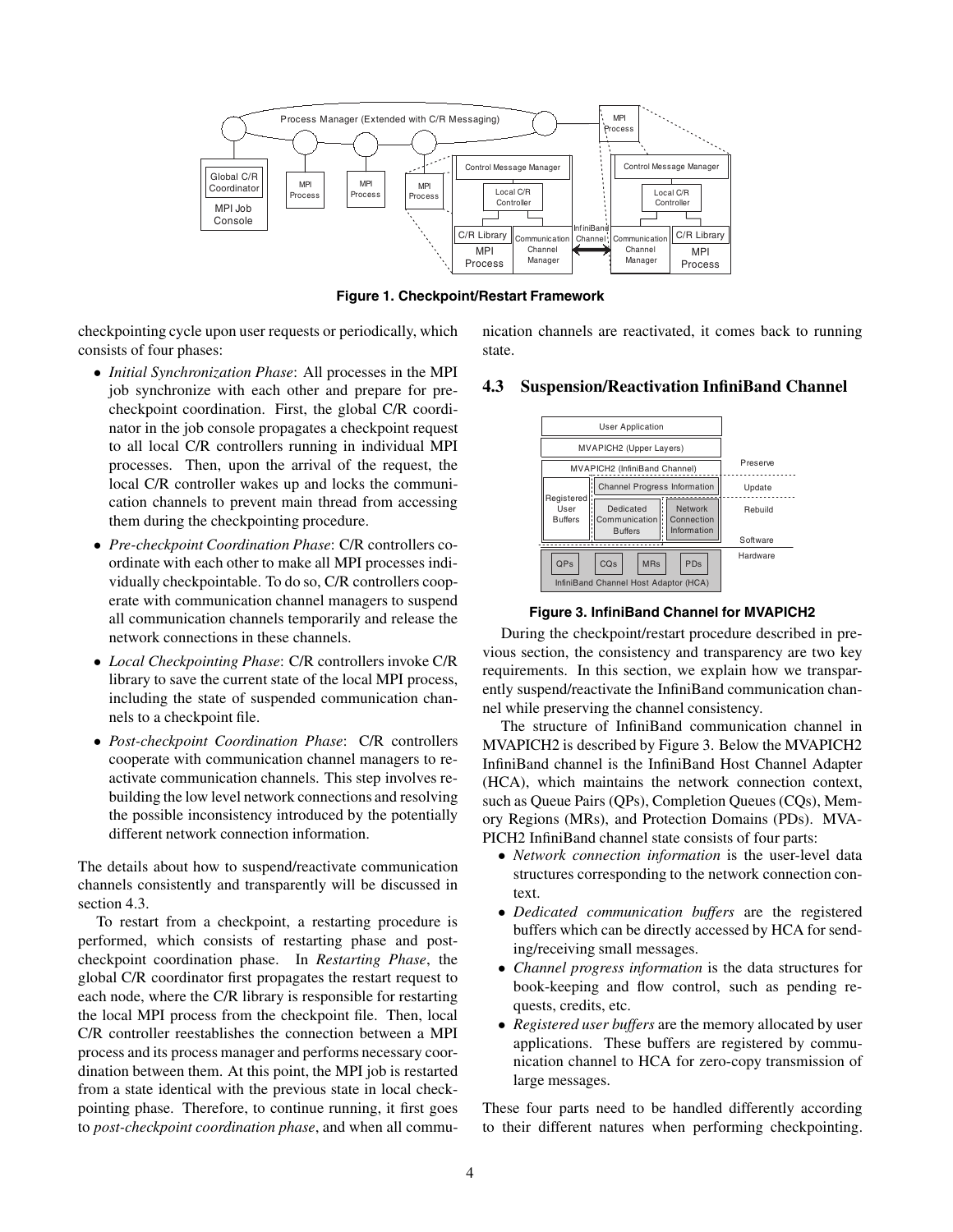Network connection information needs to be cleaned before checkpointing and re-initialized afterwards, as the network connection context in HCA is released and rebuilt. Dedicated communication buffers, and channel progress information need to be mostly kept same but also updated partially because they are closely coupled with network connection information. Registered user buffers need to be re-registered but the content of them need to be totally preserved.

Now we explain the protocol for suspending and reactivating communication channel, including the discussion on some design issues.

In pre-checkpoint coordination phase, to suspend communication channels, channel managers first drain all the intransit messages, because otherwise these messages will be lost when releasing network context. So the protocol must guarantee that to a certain point, all the messages before this point must have been delivered and all the messages after this point must have not been posted to network. Two things need to be noted here: (a) the word 'messages' refer to the network level messages rather than MPI level messages, and one MPI level message may involve several network level messages, and (b) the synchronization points for different channels do not need to correspond to the same time point, and each channel can have its own synchronization point.

Due to the First-In-First-Out (FIFO) and reliable nature of InfiniBand Reliable Connection-based (RC) channel, draining in-transit messages can be achieved by exchanging flag messages between each pair of channel managers, which means, each process sends flags through all channels it has and waits for receiving flags from all the channels. Once these send and receive operations complete, all in-transit messages are known to be drained from the network because the flag messages are the last ones in channels. Then, the channel manager releases the underlying network connection.

One issue involved is when the channel manager should handle the drained in-transit messages. Because the communication channel is designed to execute the transmission protocol chosen by upper layers in the MPI library, processing an incoming message may cause sending a response message, which will also need to be drained and in the worst case may lead to an infinite 'ping-pong' livelock condition. To avoid that, the channel manager has to either buffer the drained messages for future processing, or process these messages but buffer the response messages instead of sending them immediately. We choose the latter approach because: (a) some control messages need to be processed immediately, and these control messages will not lead to any response message; (b) the overhead for buffering is lower as the number of response messages is generally smaller than the number of incoming messages.

In post-checkpoint coordination phase, after rebuilding underlying network connections, the channel manager first updates the local communication channel as we described before, and then sends control messages to update the other side of the channel. The remote updating is to resolve the potential inconsistency introduced by invalid remote keys for RDMA

| Benchmark:                  |     | $ u.C.8 $ bt.C.9 $ sp.C.9 $ |  |
|-----------------------------|-----|-----------------------------|--|
| Checkpoint File Size (MBs): | 126 |                             |  |

**Table 1. Checkpoint File Size per Process**

operation. This issue has been discussed in Section 3. For example, for performance reasons, the rendezvous protocol for transmitting large messages is implemented by RDMA write operation. To achieve high responsiveness and transparency, our design allows rendezvous protocol being interrupted by checkpointing. Therefore the remote keys cached on the sender side for RDMA write will become invalid because of the re-registration on the receiver side. Hence, the channel manager on the receiver side needs to capture the refreshed remote keys and send them to the sender side.

## **5 Performance Evaluation**

In this section, we describe experimental results and analyze the performance of our current implementation based on MVAPICH2-0.9.2. The experiments are conducted on an InfiniBand cluster of 12 nodes. Each node is equipped with dual Intel Xeon 3.4GHz CPUs, 2GB memory and a Mellanox MT25208 PCI-Express InfiniBand HCA. The operating system used is Redhat Linux AS4 with kernel 2.6.11. The filesystem we use is ext3 on top of local SATA disk.

We evaluate the performance of our implementation using NAS parallel Benchmarks [32], High-Performance Linpack (HPL) [2] Benchmark, and GROMACS [11]. First, we analyze the overhead for taking checkpoints and restarting from checkpoints, and then we show the performance impact to applications for taking checkpoints periodically.

#### **5.1 Overhead Analysis for Checkpoint/Restart**

In this section, we analyze the overhead for C/R in terms of checkpoint file size, checkpointing time, and restarting time. We choose BT, LU, and SP from NAS Parallel Benchmarks and HPL Benchmarks, because they reflect the computation kernel commonly used in scientific applications.

Because checkpointing involves saving the current state of running processes into reliable storage, taking a system-level full checkpoint involves writing all used memory pages within process address space to the checkpoint file, therefore, checkpoint file size is determined by the memory footprint of the process, in this case, MPI process. Table 1 shows the checkpoint file sizes per process for BT, LU, and SP, class C, using 8 or 9 processes.

Time for checkpointing/restarting is determined mainly by two factors: the time for coordination, which increases with the system size; the time for writing/reading the checkpoint file to/from file systems, which depends on both the checkpoint file size and the performance of the underlying file system.

Figure 4 shows the time for checkpointing/restarting NAS benchmarks. It also provides the file accessing time for the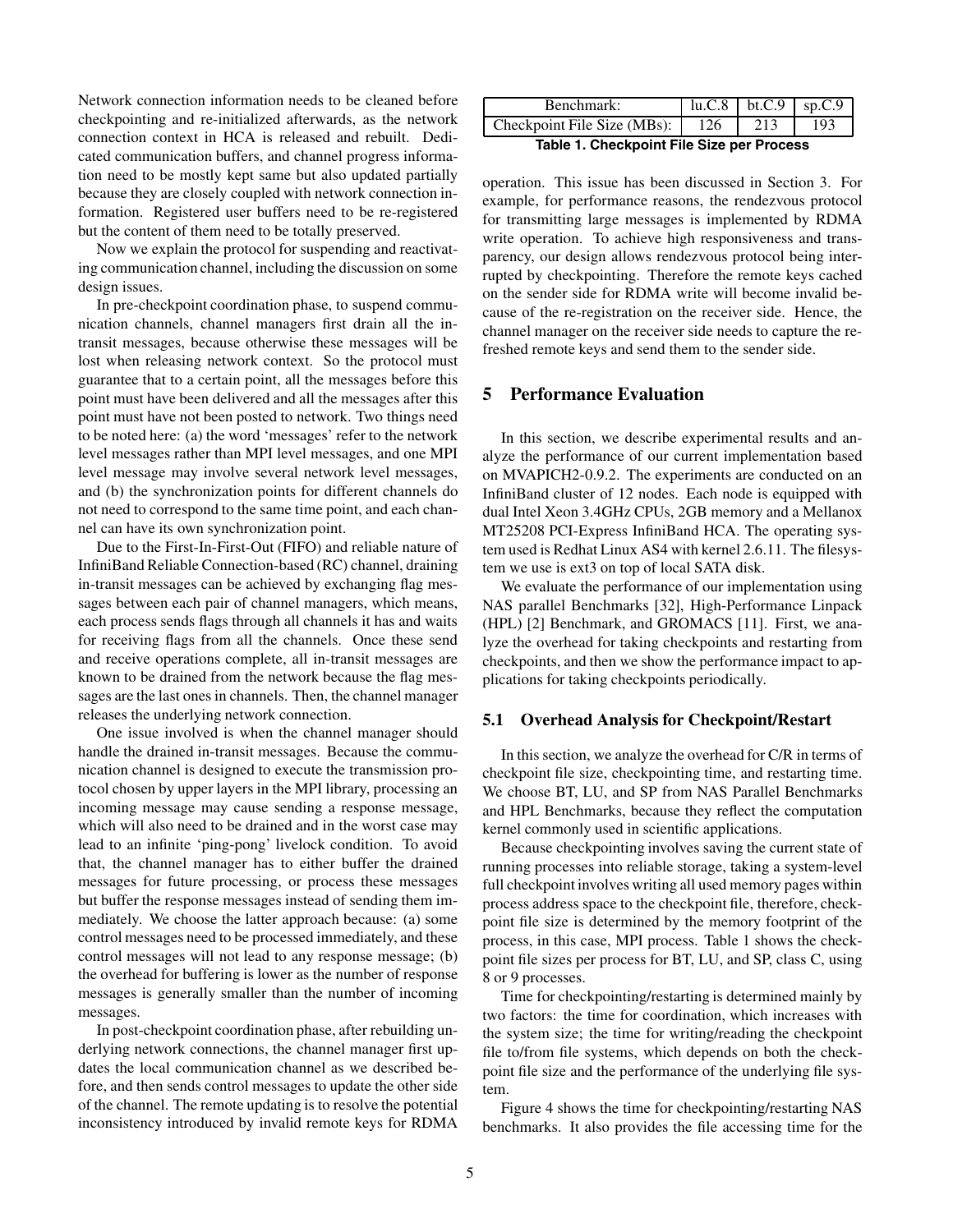

checkpoint file for comparison. On our testbed, we have observed that the file accessing time is the dominating factor. In the real-world deployment, file writing can be designed to be non-blocking and overlapping with program execution. And incremental checkpointing techniques can also be applied to reduce the checkpoint file size. We plan to further investigate the issues on how to speed up the commitment of checkpoint files.



To further analyze the coordination overhead, we excluded the file accessing time and broke the coordination time down to individual phases. As shown in Figure 5, for checkpointing, post-checkpoint coordination consumes most of the time. The reason is that this step involves a relatively timeconsuming component, the establishment of InfiniBand connections, which has been explored in our previous study [34]. For restarting, the post-checkpoint coordination consumes almost the same amount of time as for checkpointing, but the major part of time is in restarting phase, mainly spent by MPD and BLCR for spawning processes on multiple nodes.

To evaluate the scalability of our design, we measure the average coordination time for checkpointing HPL benchmark using 2, 4, 6, 8, 10, and 12 processes with one process on

each node. In the experiment we choose the problem size to let HPL benchmark consume around 800MB memory for each process.



**Figure 6. Coordination Time for Checkpointing HPL**

To improve the scalability, we adopt the technique of bootstrap channel described in [34] to reduce the InfiniBand connection establishment time from the order of  $O(N^2)$  to  $O(N)$ , where  $N$  is the number of connections. As shown in Figure 6, because the dominating factor, post-checkpoint coordination time, is  $O(N)$ , the overall coordination time is also in the order of  $O(N)$ . To further improve the scalability of checkpoint/restart, we plan to utilize adaptive connection management model [33] to reduce the number of active InfiniBand connections.

Nonetheless, with current performance, we believe our design is sufficient for checkpointing many applications because the time for checkpointing/restarting is insignificant when comparing to the execution time of applications.

## **5.2 Performance Impact for Checkpointing**



**Figure 7. Performance Impact for Checkpointing NAS**

In this section, we evaluate the performance of our system in a working scenario. In real world, periodically checkpointing MPI applications is a commonly used method to achieve fault tolerance. We conduct experiments to analyze the performance impact for taking checkpoints at different frequencies during the execution time of applications. We used LU,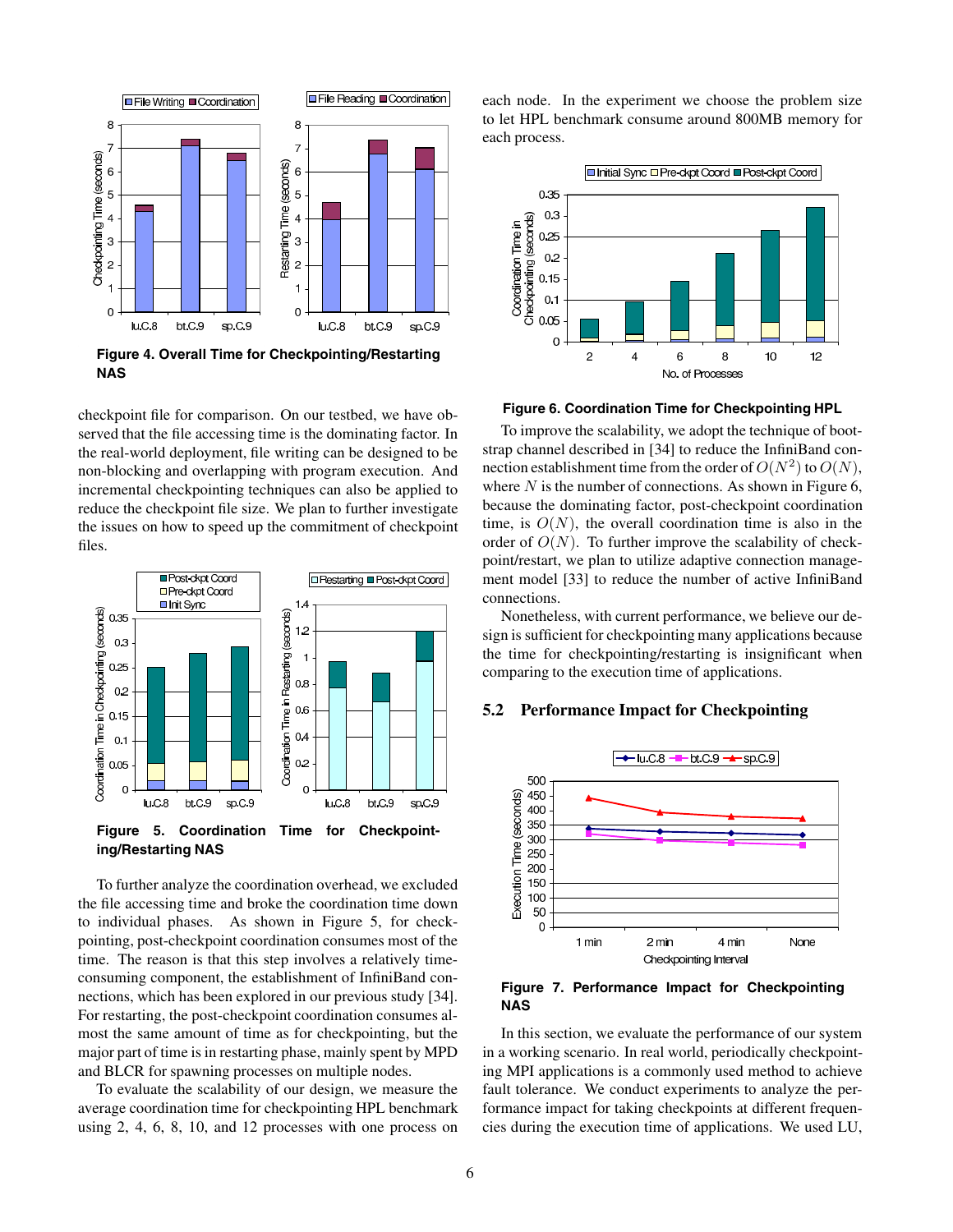

**Figure 8. Performance Impact for Checkpointing HPL**

BT, and SP from NAS benchmarks and HPL benchmark to simulate user application. And we also include a real-world application called GROMACS [11], which is a package to perform molecular dynamics for biochemical analysis.

In our design, there is very little extra book-keeping overhead on data communication introduced by C/R functionality, so that our checkpoing/restart-capable MVAPICH2 has almost the same performance as original MVAPICH2 if no checkpoint is taken.

As shown in Figure 7, the total running time of LU, BT, and SP decreases as the checkpointing interval increases. The additional execution time caused by checkpointing matches the theoretical value: *checkpointing time* × *number of checkpoints*. Figure 8 shows the impact on calculated performance in GFLOPS of HPL benchmarks for 8 processes.

Because these benchmarks load all data to memory at the beginning of execution, the checkpoint file size is relatively large. Therefore, in our experiments, the dominating part of the overhead for checkpointing, the file writing time, is relatively large. But even with this overhead, the performance does not decrease much with a reasonable long checkpointing interval, 4 minutes for example.



**Figure 9. Performance Impact for Checkpointing GROMACS**

On the other hand, many real-world applications may spend hours even days to process many thousands of datasets for a run. Normally only a small portion of datasets are loaded into memory at any point time, so the memory footprints for these applications are relatively small. Therefore the overhead for checkpointing is lower with respect to their running time. To evaluate this case, we run GROMACS on DPPC benchmark dataset [11]. As shown in Figure 9, the time for checkpointing GROMACS is less than 0.3% of its execution time, and even if GROMACS is checkpointed every minute, the performance degradation is still around 4%. From these experiments we can conclude that for long running applications, the performance impact of checkpointing is negligible, and even for memory intensive applications, with a reasonable checkpointing frequency, the performance impact is insignificant.

## **6 Related Works**

Algorithms for coordinated checkpointing have been proposed since mid-80s [30, 9], and a detailed comparison of various rollback recovery protocols including both checkpointing and message-logging can be found in [13].

Many efforts have been carried out to provide fault tolerance to message-passing based parallel programs. FT-MPI [14] has extended the MPI specification to provide support to applications to achieve fault tolerance on application level. An architecture has been designed and an implementation has been made based on HARNESS [5]. LAM/MPI [28] has incorporated checkpoint/restart capabilities based on Berkeley Lab's Checkpoint/Restart (BLCR) [12]. A framework to checkpoint MPI program running over TCP/IP network is developed. Another approach to achieve fault tolerance using uncoordinated checkpointing and message logging is studied in MPICH-V project [7]. They have used the *Condor* checkpoint library [19] to checkpoint MPI processes, and designed and evaluated a variety of message logging protocols for uncoordinated checkpointing for MPI programs over TCP/IP network. In [17], the design of a fault-tolerant MPI over Myrinet based on MPICH-GM [23] is described. Other researches toward fault tolerant message passing systems include: Starfish [3], CoCheck [29], LA-MPI [4], Egida [27], CLIP [10], etc. Recently, a low-overhead, kernel-level checkpointer called TICK [16] has been designed for parallel computers with incremental checkpointing support.

Our work differs from the previous related works in the way that we address the challenges to checkpoint MPI programs over InfiniBand. The details about these challenges are discussed in Section 3. Although Myrinet is another high performance interconnect similar to InfiniBand in some aspects, its network API, Myrinet GM [23], follows a connectionless model, which is quite different from the commonly used InfiniBand transport service, Reliable Connection (RC). Additionaly, different from InfiniBand, RDMA operations provided by Myrinet GM do not require remote keys for authentication. Therefore, the solution over Myrinet GM is not readily applicable to InfiniBand.